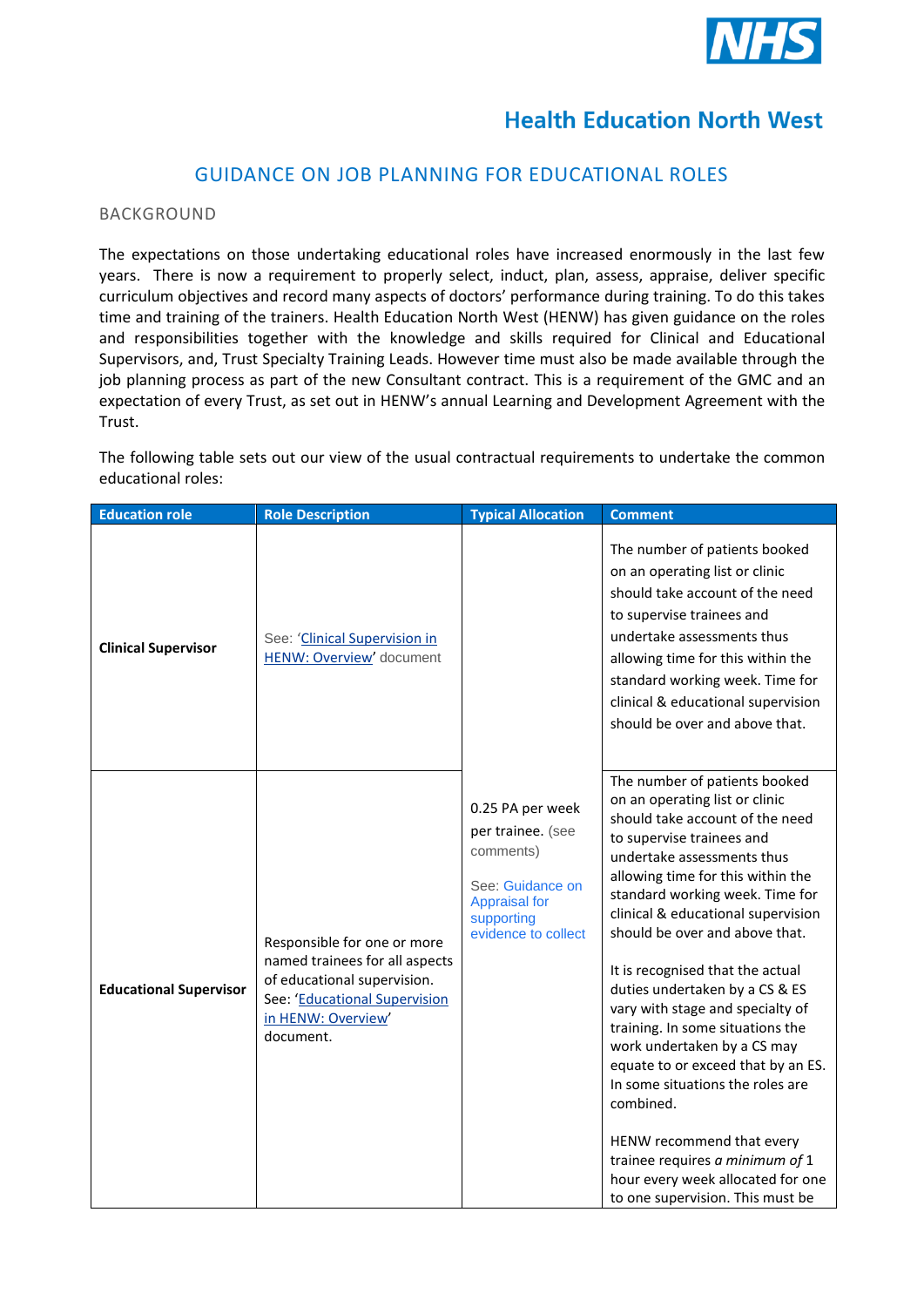|                                                       |                                                                                                                                                                                                                           |                                                                                                                                                          | incorporated in supervisor's job<br>plans.                                                                                                                                                                                                                                                                                                                                                                                                                                                                                                                                                                                                                                                                                                                                                                                                         |
|-------------------------------------------------------|---------------------------------------------------------------------------------------------------------------------------------------------------------------------------------------------------------------------------|----------------------------------------------------------------------------------------------------------------------------------------------------------|----------------------------------------------------------------------------------------------------------------------------------------------------------------------------------------------------------------------------------------------------------------------------------------------------------------------------------------------------------------------------------------------------------------------------------------------------------------------------------------------------------------------------------------------------------------------------------------------------------------------------------------------------------------------------------------------------------------------------------------------------------------------------------------------------------------------------------------------------|
|                                                       |                                                                                                                                                                                                                           |                                                                                                                                                          | The exact split of this time for<br>supervision should be agreed at<br>job planning based on supporting<br>evidence.                                                                                                                                                                                                                                                                                                                                                                                                                                                                                                                                                                                                                                                                                                                               |
|                                                       |                                                                                                                                                                                                                           |                                                                                                                                                          | Additional time may be required<br>for supporting and managing<br>trainees in difficulty.                                                                                                                                                                                                                                                                                                                                                                                                                                                                                                                                                                                                                                                                                                                                                          |
|                                                       |                                                                                                                                                                                                                           |                                                                                                                                                          | Time for other educational roles<br>such as TSTL should be additional<br>to this.                                                                                                                                                                                                                                                                                                                                                                                                                                                                                                                                                                                                                                                                                                                                                                  |
|                                                       |                                                                                                                                                                                                                           |                                                                                                                                                          | In Trust's where a reduced basic<br>amount of SPA time has been<br>defined for CPD & governance<br>activities then SPA time for clinical<br>& educational supervision must<br>be in addition to that basic<br>allocation.                                                                                                                                                                                                                                                                                                                                                                                                                                                                                                                                                                                                                          |
|                                                       |                                                                                                                                                                                                                           |                                                                                                                                                          | In Trusts where 2.5 SPA's remains<br>the norm then this would usually<br>be part of this 'standard' SPA<br>time. However, by agreement in a<br>Department, a consultant might<br>act as supervisor to a higher than<br>average number of trainees and<br>receive 'extra' SPA's while still<br>maintaining an average 2.5 SPAs<br>per Consultant.                                                                                                                                                                                                                                                                                                                                                                                                                                                                                                   |
| <b>Trust Specialty</b><br><b>Training Lead (TSTL)</b> | Responsible for education in<br>a specialty at Trust level. Key<br>individual liaising with Trust<br>DME and training programme<br>director(s).<br>See: 'TSTL Roles and<br><b>Responsibilities Overview'</b><br>document. | 0.5 PA for up to 10<br>trainees in<br>specialty<br>(excluding<br>Foundation).<br>1 PA for 11 - 20<br>1.5 PAs for $21 - 40$<br>2 PAs for more<br>than 40. | HENW expects TSTL's to be jointly<br>appointed by the Trust DME and<br>the relevant Specialty School.<br>In the past, this role was not<br>always very taxing. With the<br>implementation of MMC the role<br>has changed enormously and has<br>become pivotal to the adequate<br>delivery of the new educational<br>agenda (see HENW guidance on<br>role).<br>In Trusts where 2.5 SPA's remains<br>the norm then this could, on<br>occasions, be part of this<br>'standard' SPA time. However,<br>SPA time must also cover multiple<br>other governance and educational<br>activities for all Consultants and<br>so extra SPA time may be needed.<br>In Trust's where a reduced basic<br>amount of SPA time has been<br>defined for CPD & governance<br>activities then SPA time for this<br>TSTL must be in addition to that<br>basic allocation. |